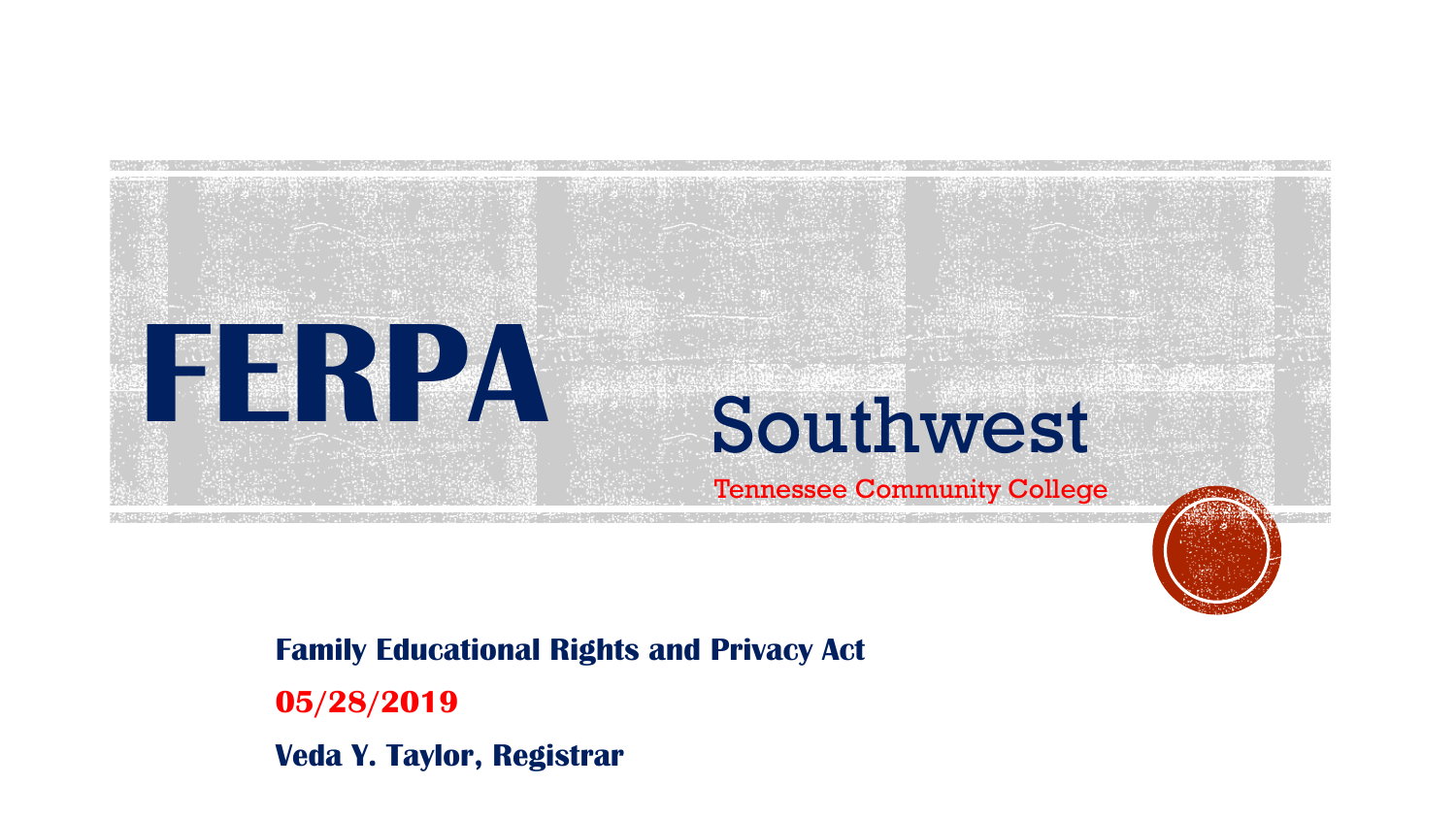### FAMILY EDUCATION RIGHTS AND PRIVACY ACT OF 1974

- **FERPA is a Federal Law that is intended to protect the rights of students and ensure the privacy and accuracy of education records. It is also known as the Buckley Amendment and gives students the right to inspect and review their records**
- **This act applies to ALL institutions that are recipients of Federal Aid administered by the Secretary of Education.**

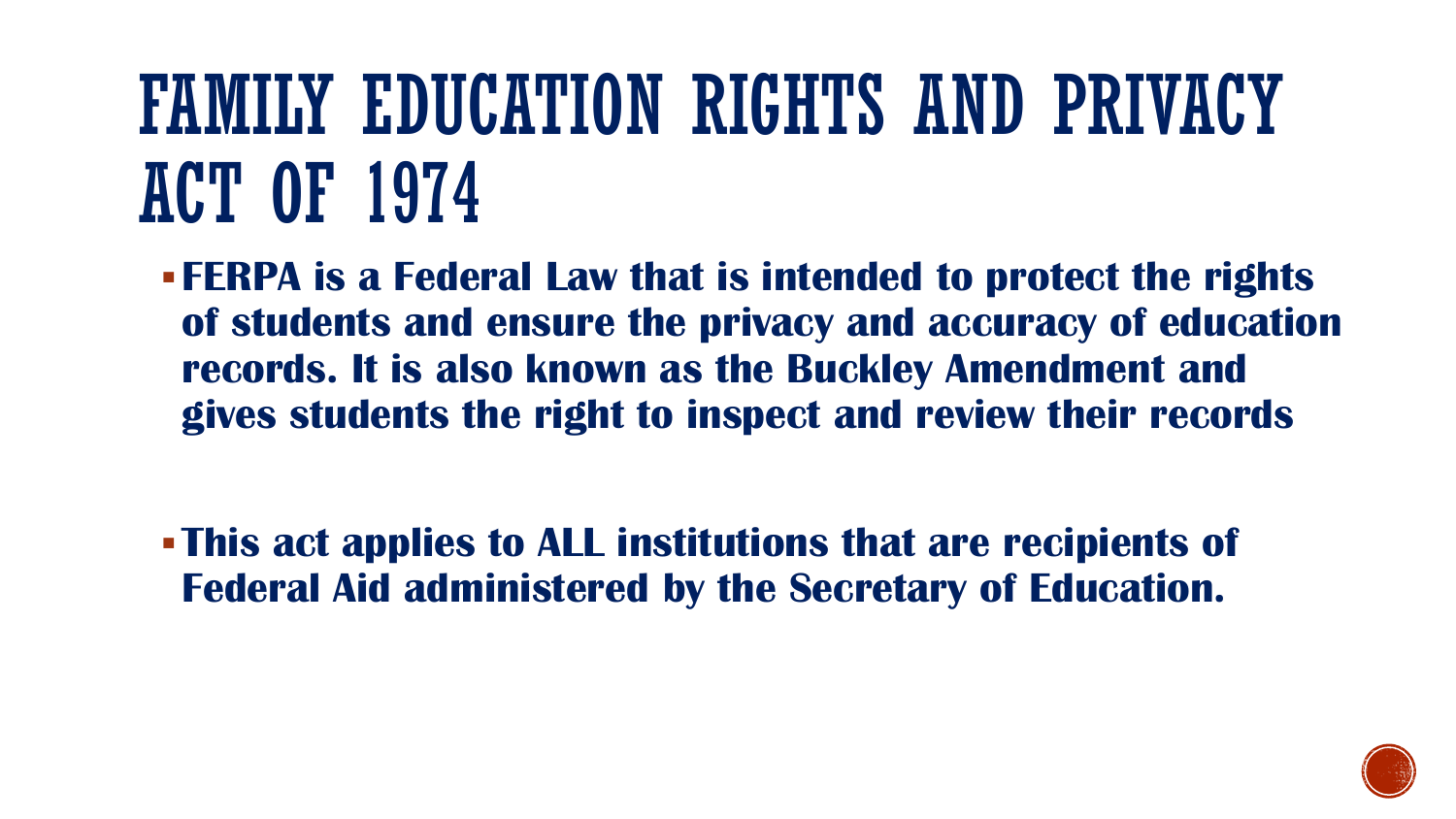### EDUCATIONAL RECORD

- An 'education record' is ANY RECORD that is: Directly related to a student; and Maintained by an educational agency or institution, or by a party acting for the agency or institution.
- This includes any information recorded in any way, including, but not limited to: Handwriting Print Computer media Video or audio tape Film Microfilm
- The Educational Record is protected until death
- NOT AN EDUCATIONAL RECORD-Private notes that are not accessible or released to other personnel, Law enforcement or SWTCC security records maintained by the law enforcement unit, employment records, medical records (except when used for educational purposes), or alumni records

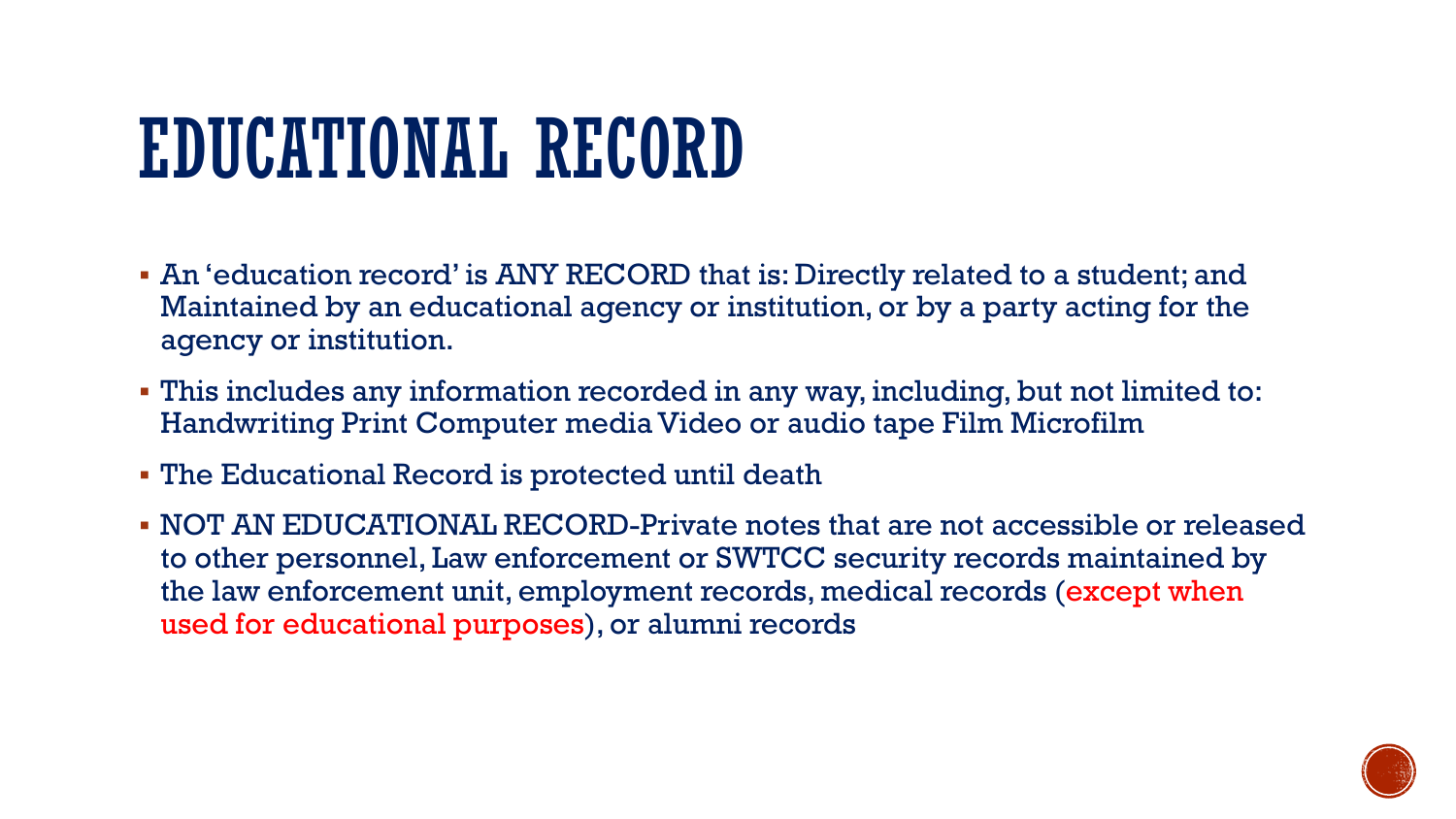#### THE BASICS

STUDENTS HAVE THE FOLLOWING RIGHTS UNDER FERPA:

- **The right to inspect and review their education records**
- **The right to request amendments to their education records**
- **The right to consent or restrict the disclosures of personally identifiable information in their education record**
- **The right to file a complaint with the US Department of Education concerning alleged failures**

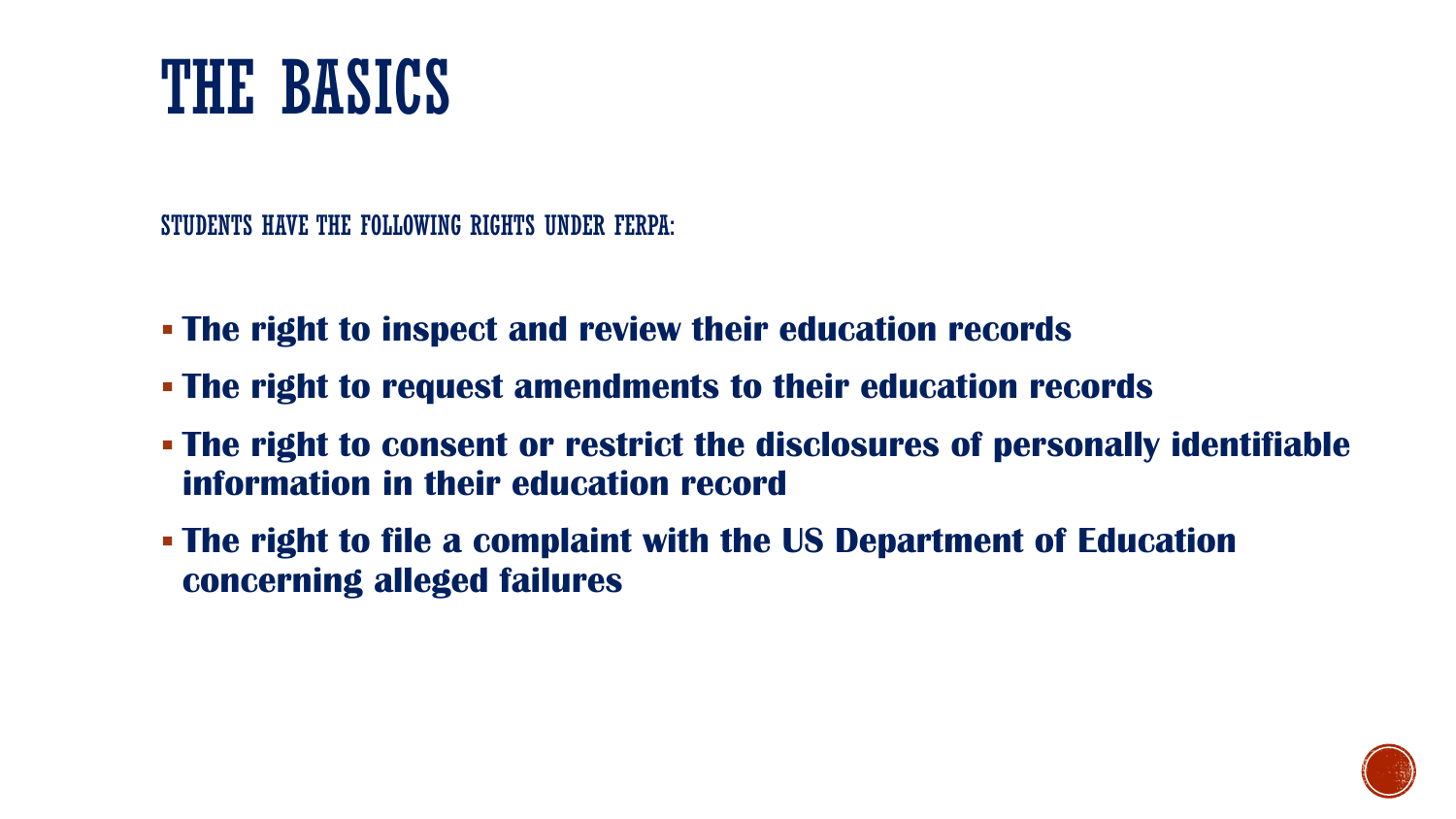#### DIRECTORY OR NON DIRECTORY INFORMATION

#### **Directory information**

- **Student number**
- **Email address**
- **Address and telephone listing**
- **Major field of study**
- **Participation in officially recognized activities**
- **Dates of attendance**
- **Degrees and awards**
- **Full or part-time status**

#### **Non-directory information**

- **Social security number**
- **Race /ethnicity/nationality**
- **Gender**
- **Grades**
- **Class schedule**
- **Other personally identifiable information without written consent unless covered by an exception**

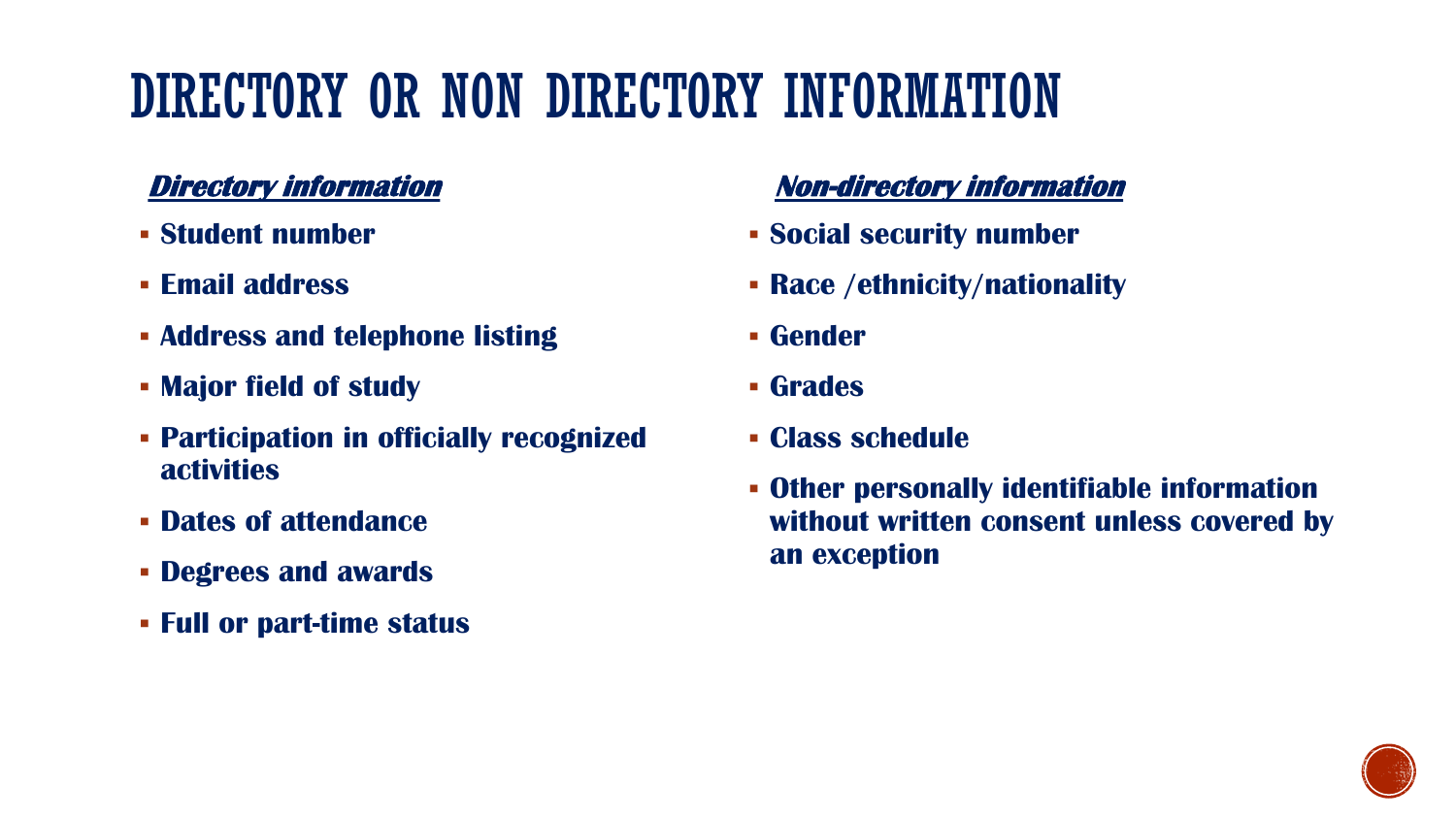#### **RELEASE OF NON-DIRECTORY INFORMATION**

- **To release any information other than directory information, the student must give written consent.**
- **The consent must adhere to the following criteria:** 
	- **Specify the specific records to be disclosed**
	- **State the purpose of the disclosure**
	- **Identify the party or parties to whom the disclosure may be made**
	- **Include a signature and date**

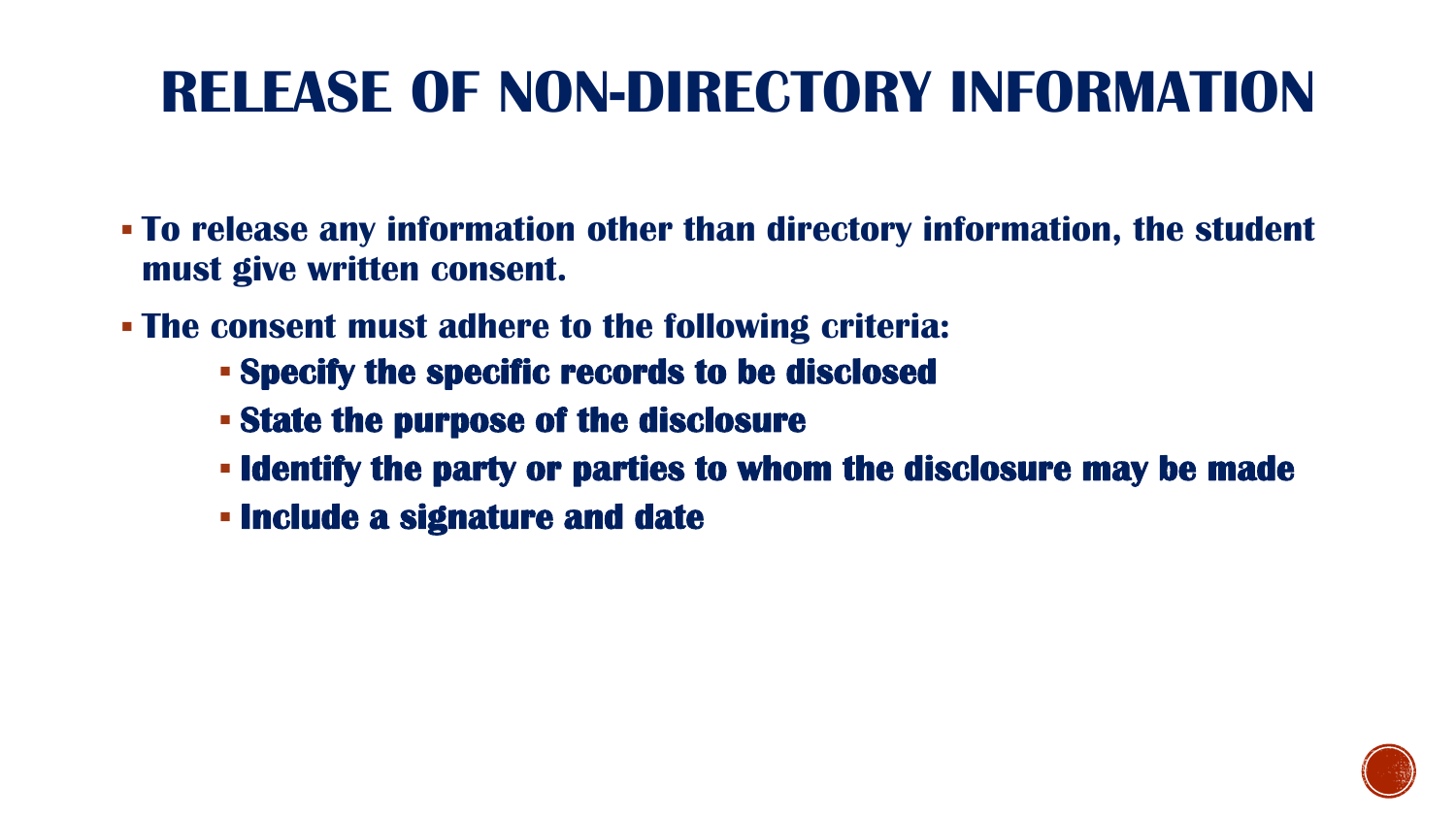### DISCLOSURE EXCEPTIONS

- Disciplinary results of violent crime committed by student
- Parental notification of substance violation by student under 21
- **Information given to victims of violence or non-forcible sex offenses**
- Other institutions for purposes relating to enrollment or transfer
- Emergency
	- -Must be imminent risk to health and safety

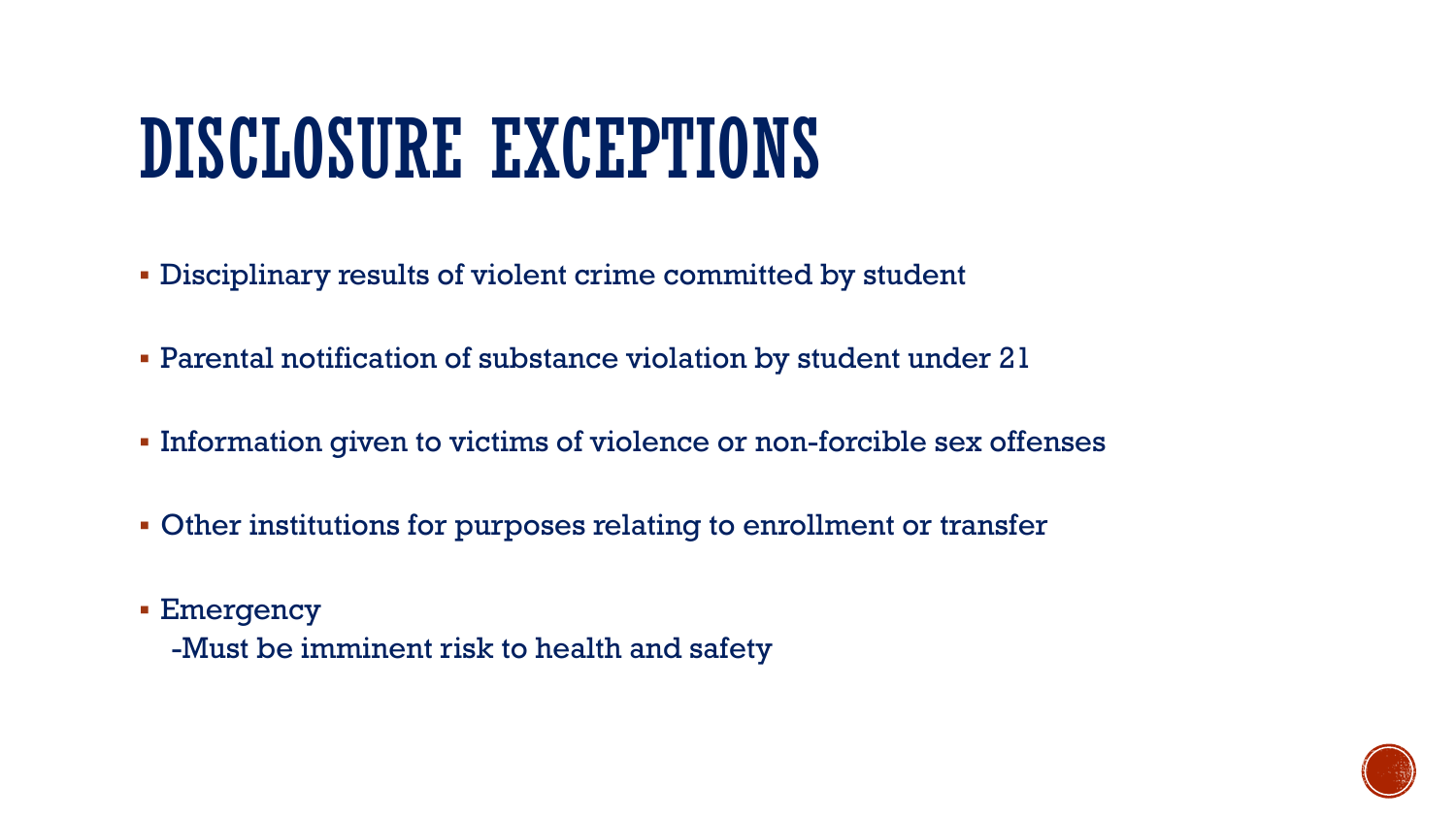### LEGITIMATE EDUCATIONAL INTEREST

- Legitimate educational interest is when a school official has functions within the University that require them to have access to a student's education records in order to perform his or her duties for the institution.
- Records should be used only in context of official business.
- Curiosity does NOT qualify as legal right to know.

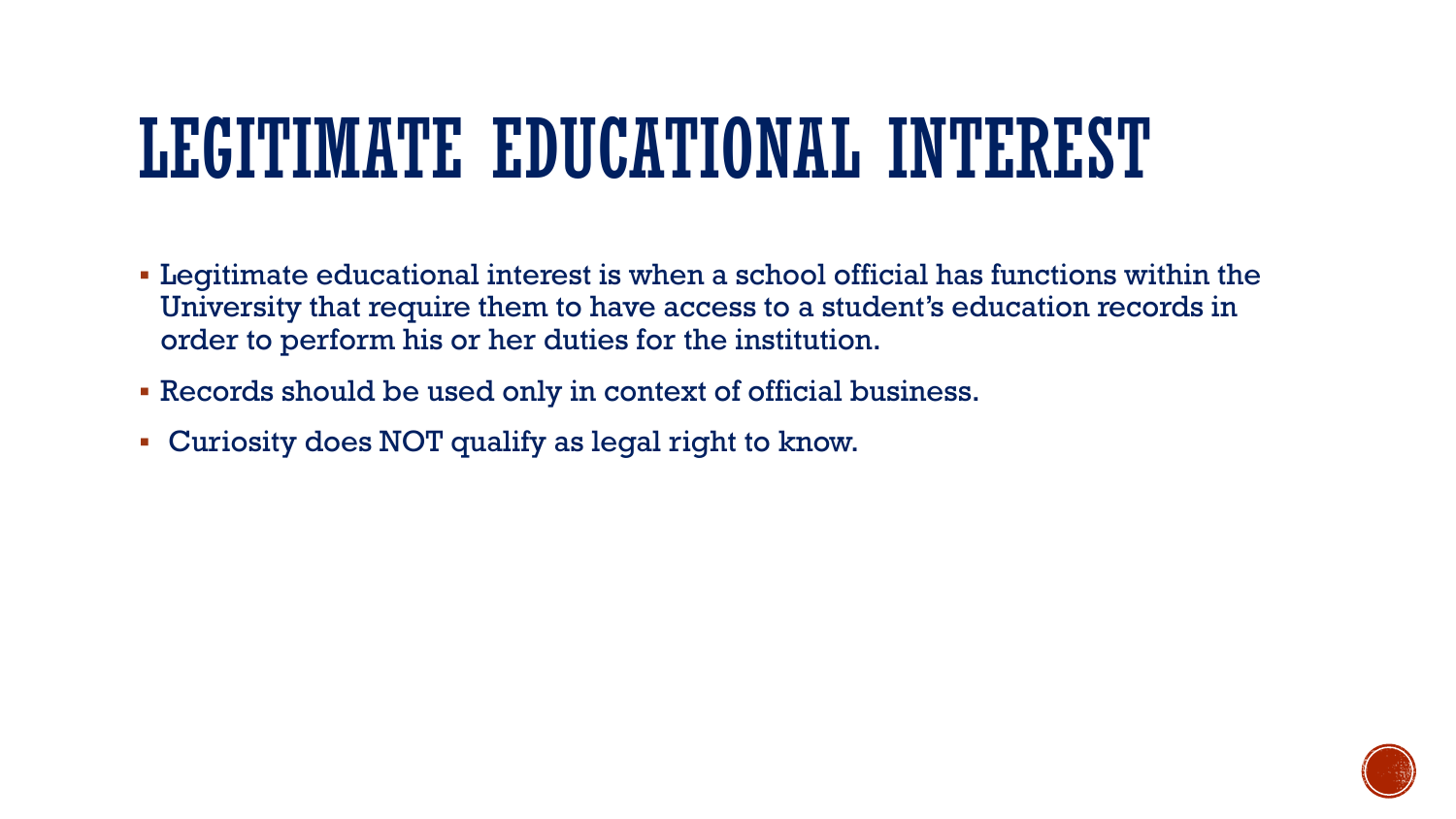### FERPA Q & A – LET'S GET STARTED!

#### **Question:**

**A faculty member has an emergency and must leave class before distributing test results to his students. He leaves the graded exams in a pile on the desk and instructs the student to pick them up themselves.**

**Is this distribution method in compliance with FERPA?**

#### **Answer:**

**NO – This method of grade distribution is a VIOLATION of FERPA and could subject the faculty and the University to a formal complaint. Why? Because while trying to locate their own exam results the students would have access to other student's data**

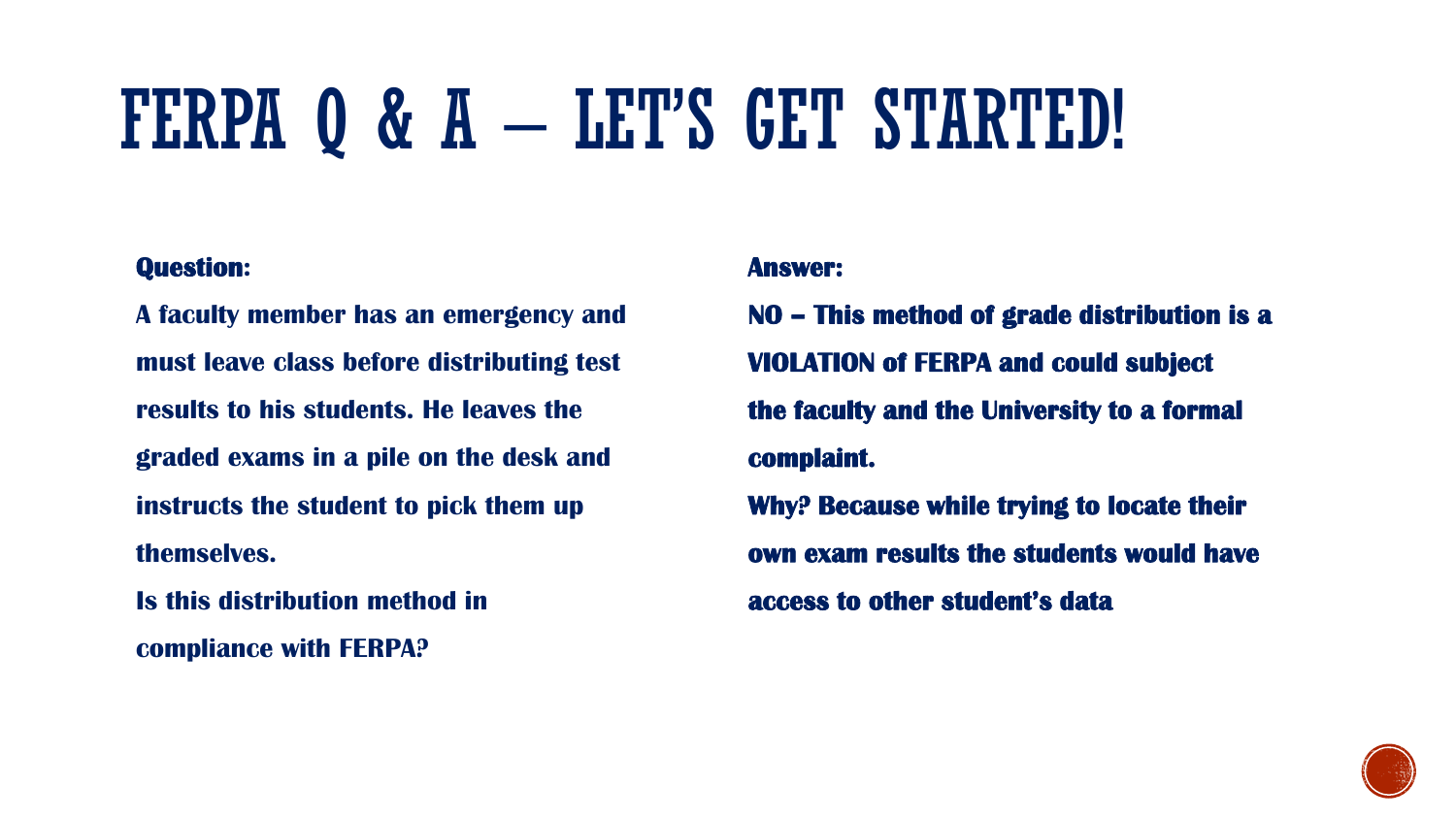#### **True or False Questions:**

**Faculty have a right to inspect education records of any student attending SWTCC without giving a reason.**

- **Answer: False- Only if they have a legitimate educational interest**
- **SWTCC must release, to anyone, upon request, any information identified as directory information by the institution.**
- **Answer: False- they "may"—it is at the discretion of the institution**
- **Question: A student's degree can be verified to some one outside of the college without first obtaining the permissions of the student.**
- **Answer: True- degree information is directory Information**
- **Question: A business student has applied for a job at your spouses accounting firm, You are able to give your spouse this student's GPA information due to legitimate educational interest**
- **Answer: False- The accounting firm should provide information on what kind of students they are looking for and have their information provided to the students**

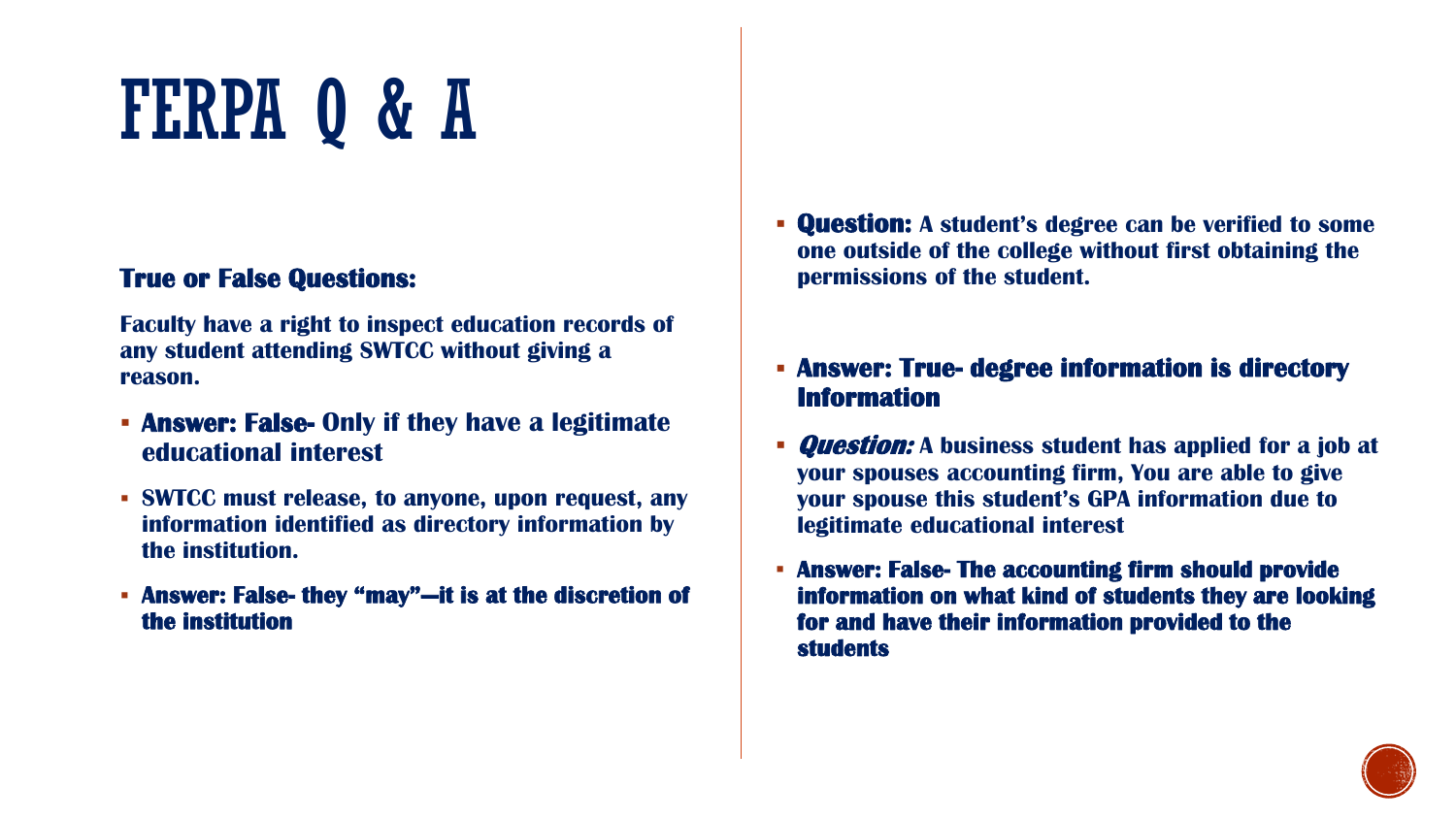- **Question: Should I be overly concerned with leaving files on my desk or my computer unlocked over night or over the weekend? Am I being too lax?**
- **Answer: Yes, this should be cause for concern. Non Directory student information such as grades, ethnicity, and social security numbers is federally protected. Not only do you risk students to identity theft, but if it is found that the college is not in compliance with FERPA, you could lose federal funding.**

 **An instructor leaves this on their door. Is this a FERPA violation?**

|      | Instructor Summary - Fall 1999 - December 15, 1999<br>GradeBook - Unregistered Copy |            |            |            |            |  |
|------|-------------------------------------------------------------------------------------|------------|------------|------------|------------|--|
|      |                                                                                     |            |            |            |            |  |
|      | MKT 227 Fall 99                                                                     |            |            |            |            |  |
|      |                                                                                     |            |            |            |            |  |
|      |                                                                                     | $A = 90.0$ | $B = 80.0$ | $C = 70.0$ | $D = 60.0$ |  |
|      |                                                                                     |            |            |            |            |  |
|      | RgAvg%                                                                              |            | ExtCr %    |            |            |  |
|      | 100.00                                                                              |            | 5.6        |            | Grade      |  |
| 2949 | 93.8                                                                                |            | 201        |            | А          |  |
| 4532 | 84.5                                                                                |            | 4.2        |            | в          |  |
| 5599 | 83.1                                                                                |            | 0.7        |            | в          |  |
| 1197 | 71                                                                                  |            | 0.7        |            | в          |  |
| 7463 | 72.6                                                                                |            | 0.7        |            | С          |  |
| 6115 | 66.2                                                                                |            | 5.6        |            | С          |  |
| 7692 | 66.9                                                                                |            | 4.2        |            | С          |  |
| 2342 | 68.1                                                                                |            | 1.4        |            | D          |  |
| 1543 | 62.9                                                                                |            | 0.7        |            | D          |  |
| 5748 | 61.8                                                                                |            | 0.7        |            | D          |  |
|      |                                                                                     |            |            |            |            |  |

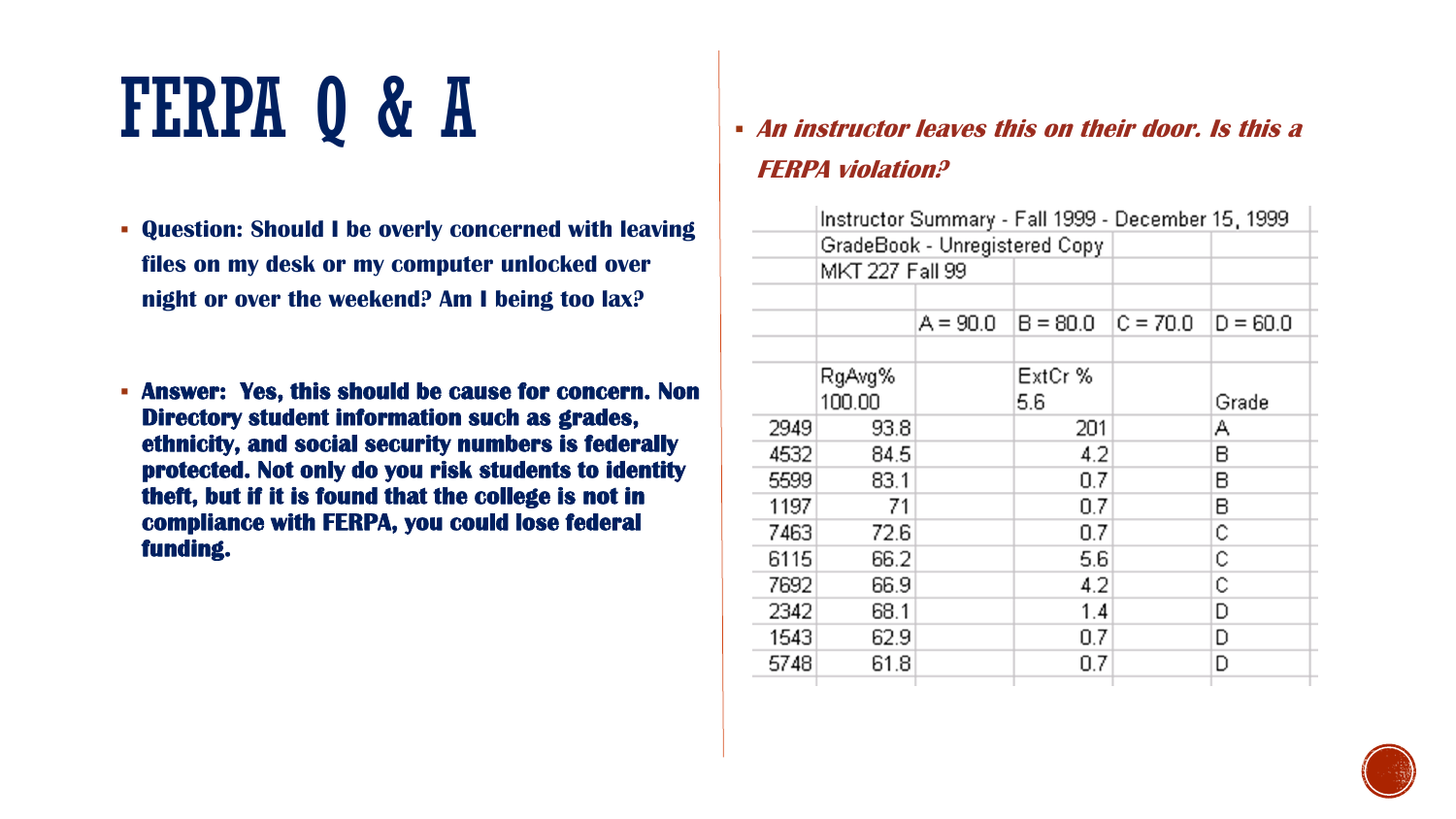- **Answer: It contains last 4 of SSN and grade information. If the instructor wants to post grades in any public way they will need the signed consent of each students**
- **Question :Are Student Identification number Directory or non-Directory information?**
- **Answer: The 2009 regulations made it clear that SIN's cannot be directory information unless they are being used as electronic personal identifiers (e.g. as a user name), and If used to access data systems, they must be used in conjunction with a secondary authentication factor, such as a secret password or PIN.**
- **Question: Is it ok to share information with a colleague about their previous student's GPA and class performance that is now taking my class?**
- **Answer:- FERPA states that there should be a legitimate education interest or "need to know" in order to share this information. If there is a legitimate need to know then you are not in violation but if it is only curiosity, it is prohibited by FERPA. Sharing past opinions of students and their performance can cause bias.**

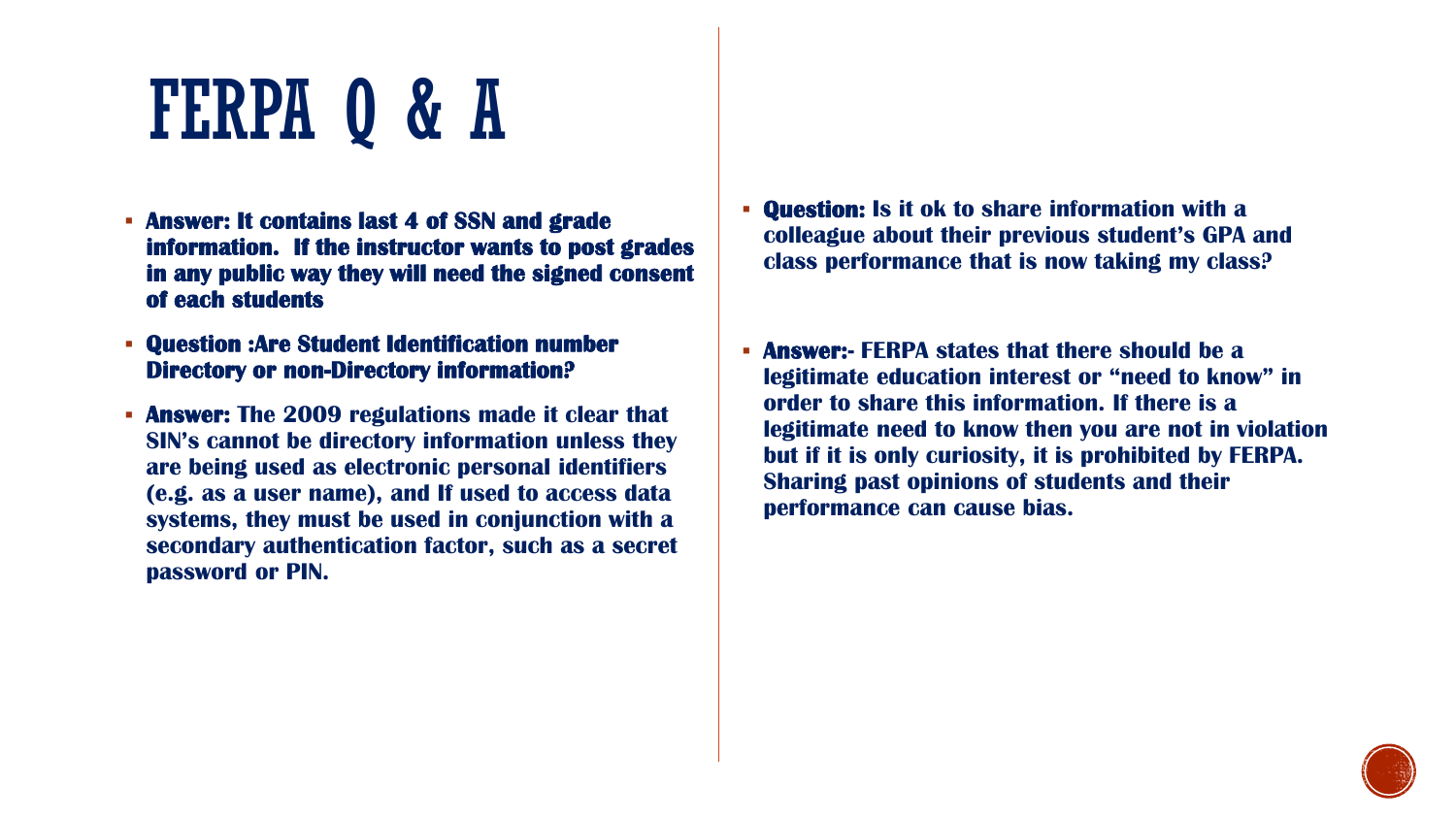**Question: When verifying the student's identity over the phone, what is the best practice for the college? Are student name and ID sufficient? Should all the faculty and staff have the same procedure for this?** 

 **Answer: Each institution is charged with implementing a process that will allow them to effectively verify a student's identity over the phone. Most colleges have a process in place where a security question is assigned to a student, and he/she must successfully answer that security question. We ask either DOB or other questions that would assure us of the student's identity.**

**How do you verify the identity of students over the phone or at the counter without Id or Id numbers?**

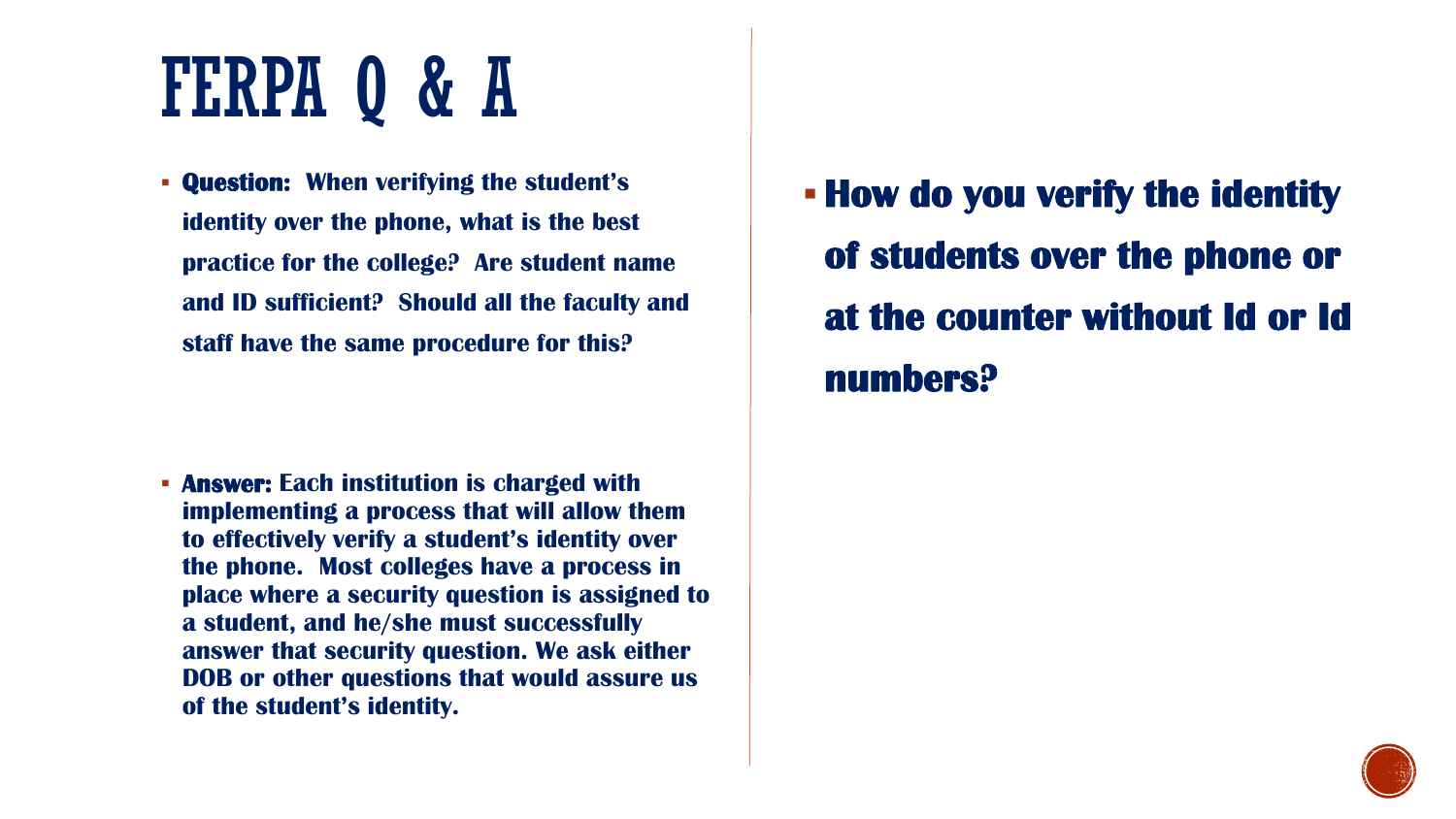### **PENALTY FOR VIOLATING FERPA**

- **Student may file complaints with the US Department of Education.**
- **The Family Policy Compliance Office (FPCO) is authorized by the Secretary of Education to investigate, process, and review complaints and violations under FERPA.**
- **If a complaint is found to be valid, the institution may lose Department of Education funds, such as federal financial aid.**